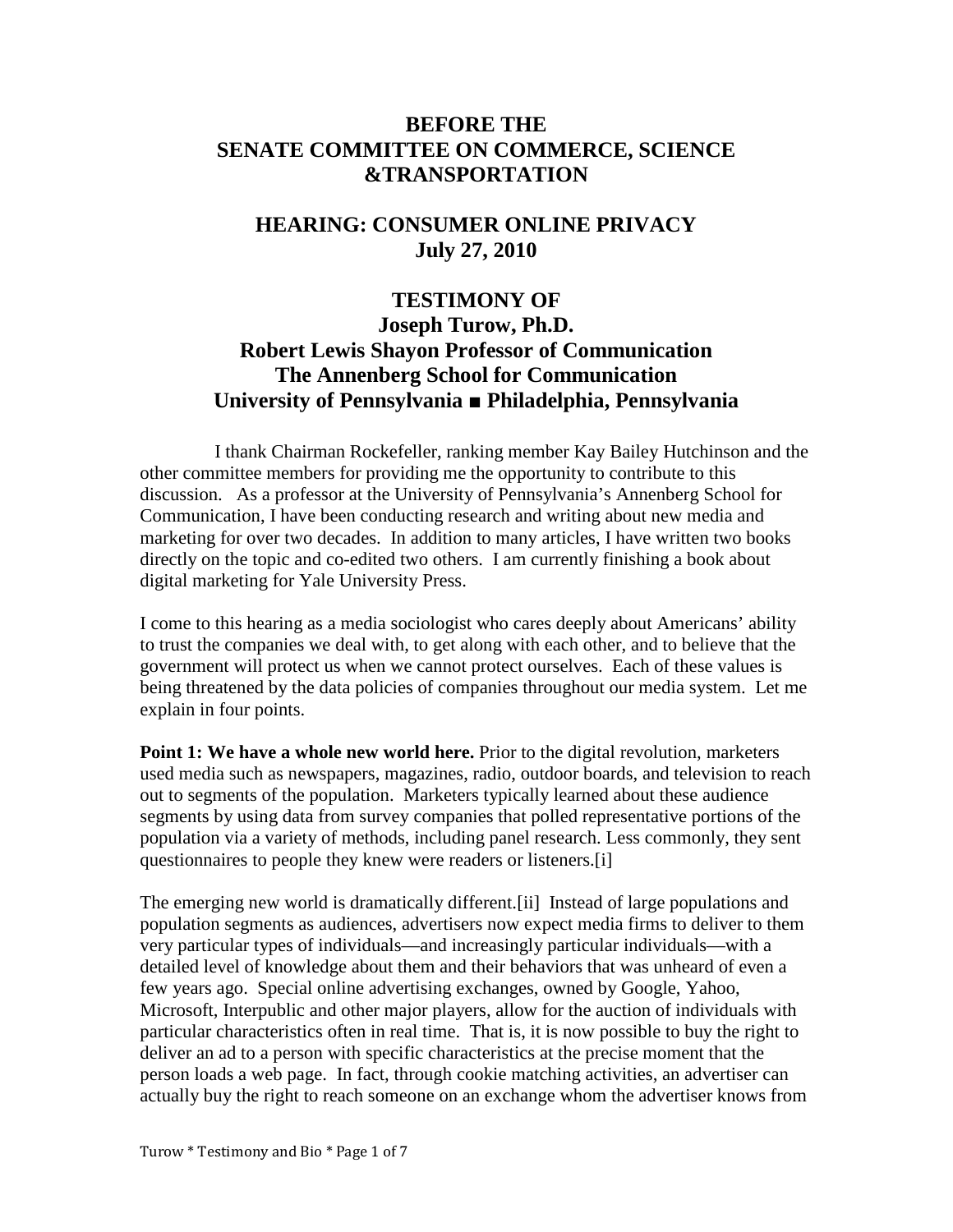previous contacts and is now tracking around the web.

**Point 2: Industry claims of** *anonymity* **undermine the traditional meaning of the word.** With the activities just described has come a new vocabulary that reflects potentially grave social divisions and privacy issues. Marketers talk about people as *targets* and *waste.* Increasingly, they offer individuals different products and discounts based on ideas marketers have gleaned about them without their knowledge. These social differentiations are spreading from advertising to information, entertainment and news, as media firms try hard to please their sponsors. Marketers also use words like *anonymous* and *personal* in ways that have lost their traditional meaning. If a company can follow your behavior in the digital environment—and that potentially includes the mobile phone and your television set—its claim that you are anonymous is meaningless. That is particularly true when firms intermittently add offline information to the online data and then simply strip the name and address to make it "anonymous."

The business arrangements that use this new language are transforming the advertising and media landscapes. Companies track people on websites and across websites with the aim of learning what they do, what they care about, and whom they talk to. Firms that exchange the information often do keep the individuals' names and postal addresses anonymous, but not before they add specific demographic data and lifestyle information. Here are just three examples:

- eXelate is a leading targeting exchange with the motto "data anywhere. audience everywhere.["\[iii\]](x-msg:\--144-#_edn3) It determines a consumer's age, sex, ethnicity, marital status, and profession by partnering with websites to scour website registration data. It also tracks consumer activities online to note, for example, which consumers are in the market to buy a car or are fitness buffs, based on their Internet searches and the sites they frequent. It sells these packages of information about individuals as cookie data so advertisers can target them[.\[iv\]](x-msg:\--144-#_edn4)
- Rapleaf is a firm that says it helps marketers "customize your customers' experience.["\[v\]](x-msg:\--144-#_edn5) To do that, it gleans data from individual users of blogs, internet forums, and social networks. It uses ad exchanges to sell the ability to reach those individual cookies. The company says it has "data on 900+ million records, 400+ million consumers, [and] 52+ billion friend connections.["\[vi\]](x-msg:\--144-#_edn6)
- A company called Medicx Media Solutions links "HIPAA certified medical and pharmacy insurance claims data["\[vii\]](x-msg:\--144-#_edn7) for tens of millions of Americans to information about them from information suppliers such as Experian as well as from health surveys people fill out. Even though Medicx cannot tie the data to particular individuals, it does retain an ability to connect the medical, pharmacy, and survey findings to ZIP+4 postal clusters of 3-8 homes where, it says, "the incidence of any specific disease is three (3) to twenty (20) times what it is in the general population.["\[viii\]](x-msg:\--144-#_edn8) To reach these patients for advertisers, Medicx licenses millions of cookies with ZIP+4 data and then serves its clients' display ads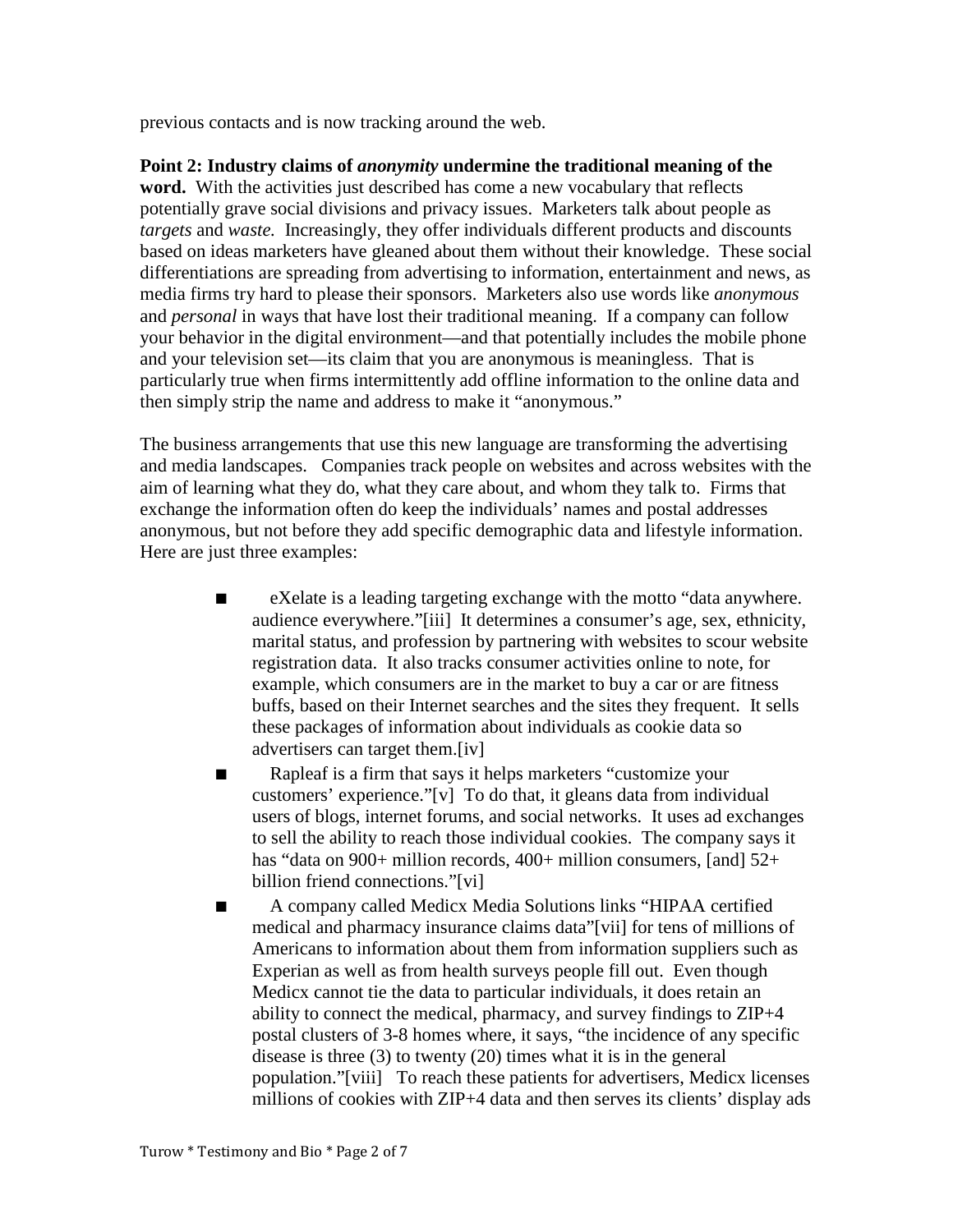to cookied individuals in the targeted ZIP+4 areas. The people receiving the ads about specific medical concerns would have no clue how they got them.

### **Point 3: People care a lot about data collection but don't know what is going on**:

What I have just described is the tip of an iceberg of what goes on behind Americans' screens. National surveys that I have conducted since 1999 consistently show that in large proportions American adults know their activities are being followed online and are deeply uncomfortable and concerned about it[.\[ix\]](x-msg:\--144-#_edn9) It is also quite clear from our surveys and other research that Americans do not understand how the processes that surround them work. Few people read privacy policies, and they are in any event uniformly turgid and ambiguous. Some firms provide cookie deletions as a solution to targeting (though not tracking), but marketers and media firms are increasingly finding ways to get around the deletion of cookies. In addition tools sometimes called dashboards that firms such as Google provide for consumers to learn what the companies know about them are counterproductive. That is because they provide visitors with the incorrect impression that the tools fully reveal the information advertisers can use to address them on those sites. I'd like to suggest to the senators that they ask the Google representative whether the data available about us in the Google Display Network are really limited by what shows up about us on Google's dashboard.

#### **Point 4: The emerging digital world raises serious consumer protection issues.**

There are many great things about the new media environment. But when companies track people without their knowledge, sell their data without their knowledge or permission, and then decide whether they are, in the words of the industry, targets or waste, we have a social problem. A recent national survey I co-conducted showed emphatically that Americans don't want this type of situation[.\[x\]](x-msg:\--144-#_edn10) If it's allowed to fester, and when they begin to realize how it pits them against others in the ads they get, the discounts they receive, the TV-guide suggestions and news stories they confront, and even the offers they receive in the supermarket, they will get even more disconcerted and angry than they are now. They will further distrust the companies that have put them in this situation, and they will be incensed at the government that has not helped to prevent it. A comparison to the financial industry is apt. Here was an industry engaged in a whole spectrum of arcane practices not transparent to consumers or regulators that had serious negative impact on our lives. It would be deeply unfortunate if the advertising system followed the same trajectory.

We must move from the current marketing regime that uses information with abandon where people's data are being sliced and diced to create reputations for them that they don't know about and might not agree with—to a regime that acts toward information with respect. That is where marketers recognize that people own their data, have rights to know where all their data are collected and used, and should not have to worry when they travel through the media world that their actions and backgrounds will cause them unwanted social discrimination regarding what they later see and hear.

Until recently, I believed that educating publics about data collection and giving them options would be sufficient to deal with privacy issues related to advertising. I have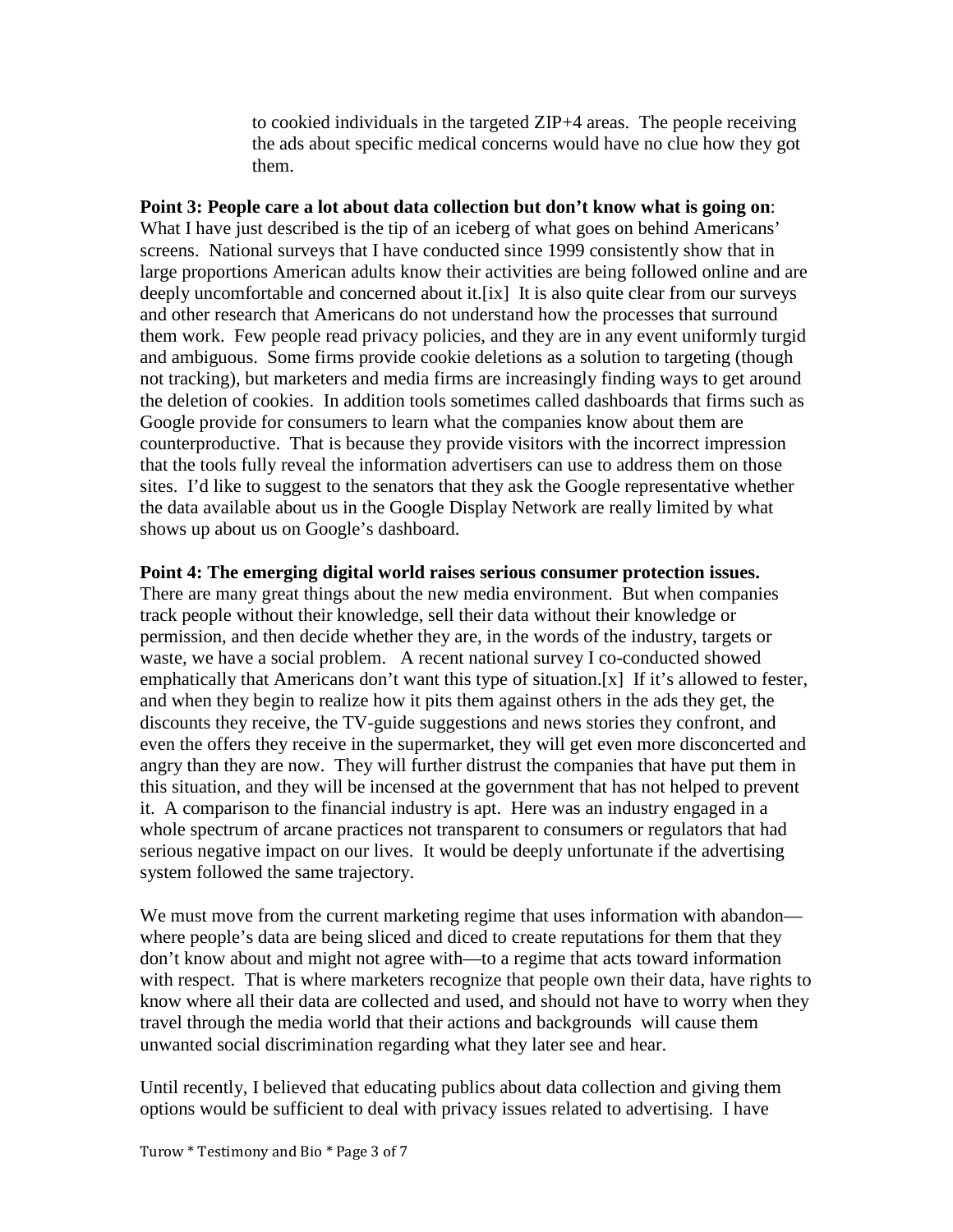come to realize, though, that Americans don't have and will not acquire the complex knowledge needed to understand the increasing challenges of this marketplace. Opt-out and opt-in privacy regimes, while necessary, are far from sufficient. The reason is that people will often have neither the time nor ability to make proper cost-benefit evaluations of how sites and marketers use their data under various opt-in or opt-out choices.

To help the public, Congress should recognize that certain aspects of this new world raise serious consumer protection issues and act with that in mind. One path is to limit the extensiveness of data or clusters of data that a digital advertiser can keep about an individual or household. Some industry organizations resist such suggestions, depicting scenarios of internet doom if Congress moves forward with privacy regulations regarding digital platforms. But in the face of Americans' widespread concern about the exploitation of their data, a level regulatory playing field in the interest of privacy will actually have the opposite impact. It will increase public trust in online actors and set the stage for new forms of commercial competition from which industries and citizens will benefit.

I want to thank the Committee for inviting me today.

### References

[\[i\]S](x-msg:\--144-#_ednref1)ee, for example, Joseph Turow, *Breaking Up America: Advertisers and the New Media World* (Chicago: University of Chicago Press, 1997), pp. 18-37. [\[ii\]](x-msg:\--144-#_ednref2) For an historical overview, see Joseph Turow, *Niche Envy: Marketing Discrimination in the Digital Age* (Cambridge: MIT Press, 2006), pp. 44-98. [\[iii\]](x-msg:\--144-#_ednref3) <http://exelate.com/new/index.html> , accessed July 23, 2010. [\[iv\]](x-msg:\--144-#_ednref4) See the exelate web site:<http://exelate.com/new/index.html> , accessed July 23, 2010. [\[v\]](x-msg:\--144-#_ednref5) [http://www.rapleaf.com/,](http://www.rapleaf.com/) accessed July 23, 2010. [\[vi\]](x-msg:\--144-#_ednref6) Rapleaf, Webinar on "How to Market to Your Influencers," <http://www.slideshare.net/Rapleaf/how-to-market-to-your-influencers-3530390> (slide 3), accessed July 23, 2010. [\[vii\]](x-msg:\--144-#_ednref7) [No author], "Mindset Marketing Solutions Debuts Zip+4 Geomedical Targeting With Launmch of geoMEDICX," PRWeb, November 7, 2008, <http://www.prweb.com/releases/2008/11/prweb1576174.htm> [\[viii\]](x-msg:\--144-#_ednref8) [No author], "Mindset Marketing Solutions Debuts Zip+4 Geomedical Targeting With Launmch of geoMEDICX," PRWeb, November 7, 2008, <http://www.prweb.com/releases/2008/11/prweb1576174.htm> [\[ix\]](x-msg:\--144-#_ednref9) See, for example, "The Internet and the Family: The View from Parents, the

View from the Press." A Report from the Annenberg Public Policy Center of the University of Pennsylvania under the direction of Joseph Turow, May 1999, 42 pp; Joseph Turow and Lilach Nir, "The Internet and the Family 2000: The View From Parents, the View from Kids." A Report from the Annenberg Public Policy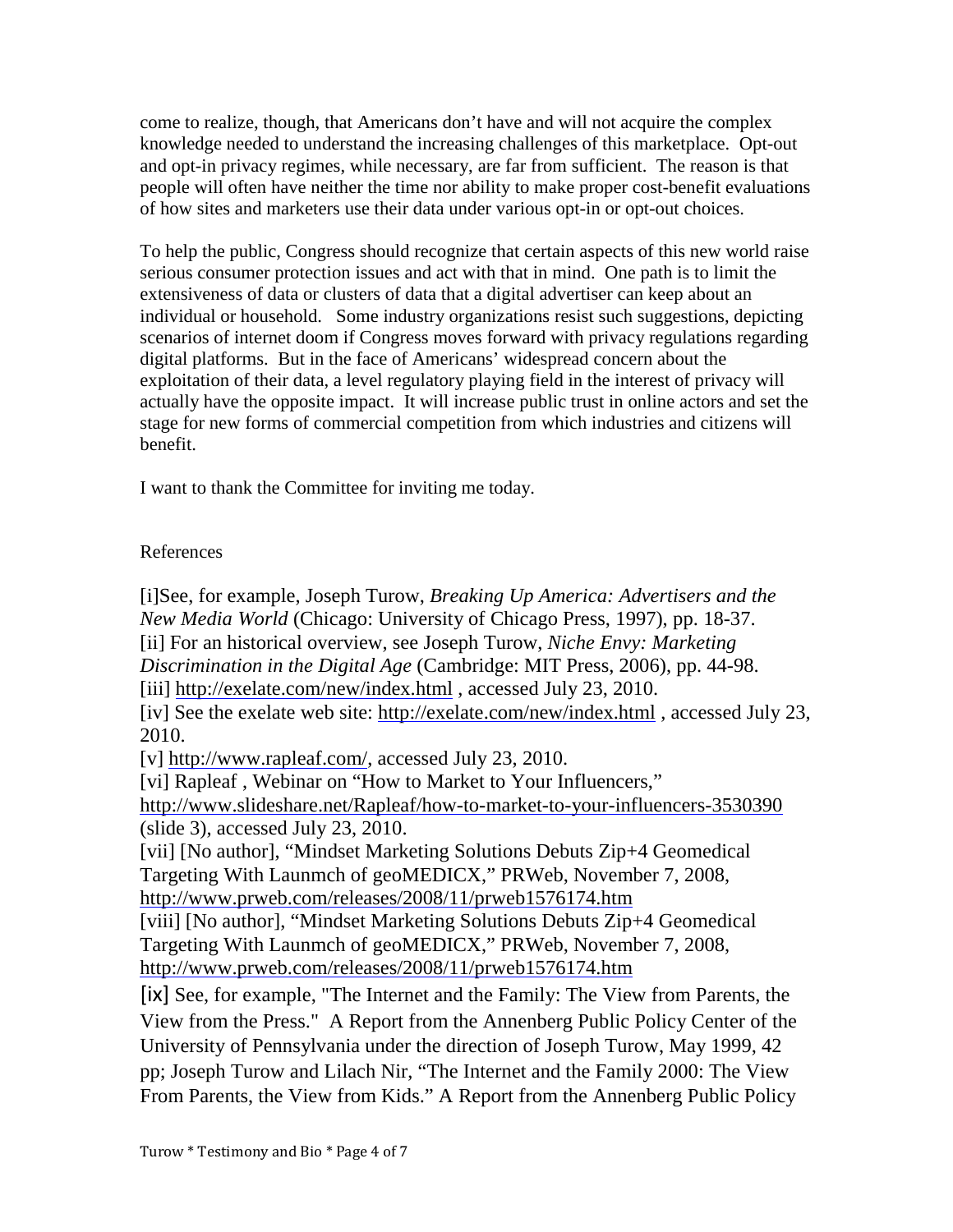Center of the University of Pennsylvania, 35 pp; "Americans and Online Privacy: The System is Broken." Report of the Annenberg Public Policy Center, June 2003; Joseph Turow, "Open to Exploitation: American Shoppers Online and Offline," Report of the Annenberg Public Policy Center, June 2005. These are available on the Annenberg Public Website:

<http://www.annenbergpublicpolicycenter.org/AreaDetails.aspx?myId=2> . See also Joseph Turow, Jennifer King, Chris Jay Hoofnagle, Amy Bleakley, and Michael Hennessy, "Americans Reject Tailored Advertising and Three Activities That Enable It," Annenberg School for Communication (U of Pennsylvania) and Berkeley School of Law (U California, Berkeley), November 2009 [http://papers.ssrn.com/sol3/papers.cfm?abstract\\_id=1478214](http://papers.ssrn.com/sol3/papers.cfm?abstract_id=1478214) ; and Chris Jay Hoofnagle, Jennifer King, Su Li, and Joseph Turow (listed in alphabetical order), "How Different are Young Adults from Older Adults When It Comes to Information Privacy Attitudes and Policies?" April 16, 2010. [http://papers.ssrn.com/sol3/papers.cfm?abstract\\_id=1589864](http://papers.ssrn.com/sol3/papers.cfm?abstract_id=1589864)

[\[x\]](x-msg:\--144-#_ednref10) Americans Reject Tailored Advertising and Three Activities That Enable It," Annenberg School for Communication (U of Pennsylvania) and Berkeley School of Law (U California, Berkeley), November 2009.

[http://papers.ssrn.com/sol3/papers.cfm?abstract\\_id=1478214](http://papers.ssrn.com/sol3/papers.cfm?abstract_id=1478214)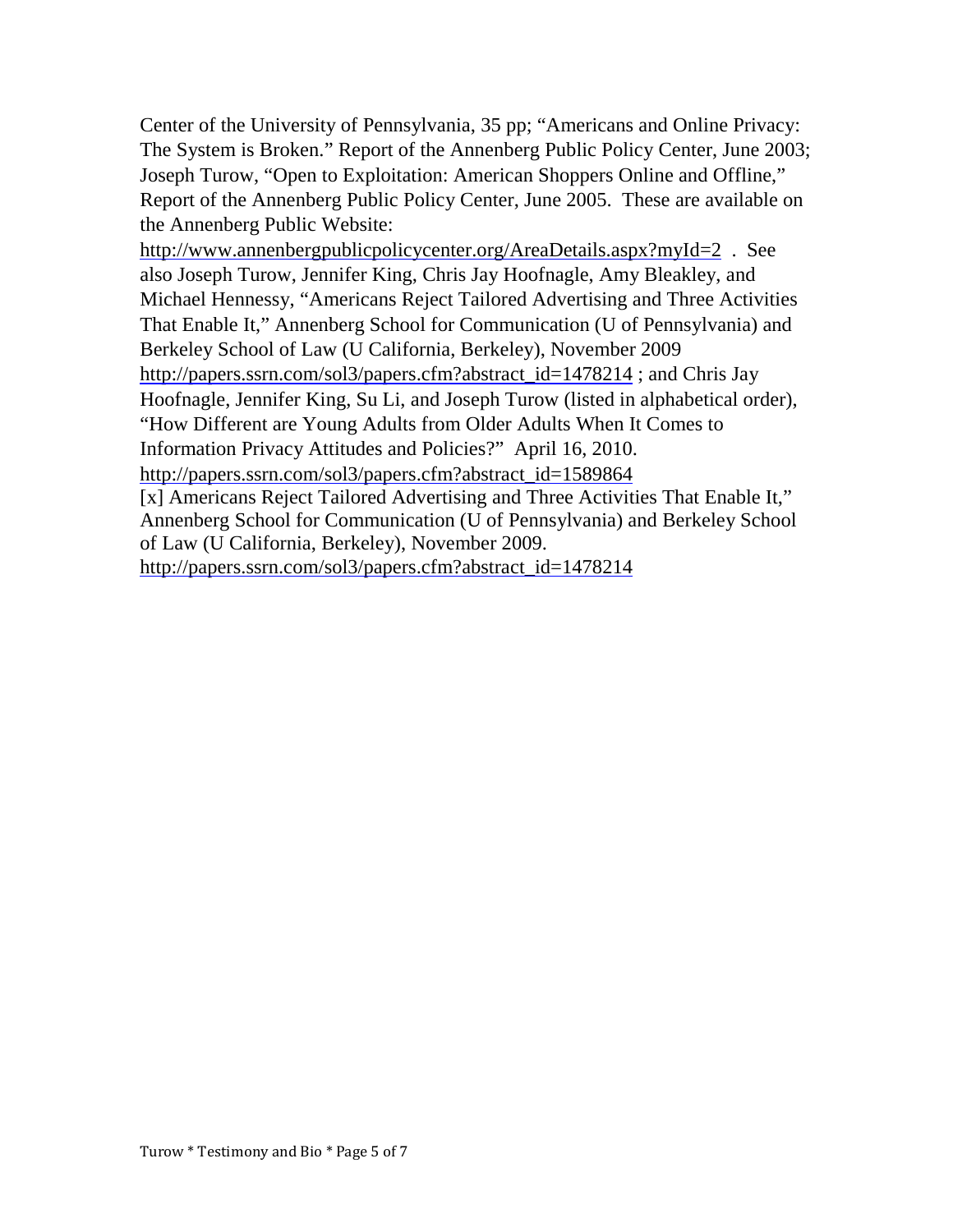### **Joseph Turow – Bio**

Joseph Turow is Robert Lewis Shayon Professor of Communication at the University of Pennsylvania's Annenberg School For Communication.

He has authored 8 books, edited 5, and written more than 100 articles on mass media industries. He is a Fellow of the International Communication and was named a Distinguished Scholar by the National Communication Association. For 2010, he was awarded an Astor Visiting Lectureship by Oxford University. A 2005 *New York Times Magazine* article referred to Professor Turow as "probably the reigning academic expert on media fragmentation."

A few his titles are *Niche Envy: Marketing Discrimination in the Digital Age* (MIT Press, 2006); *Breaking Up America: Advertisers and the New Media World* (University of Chicago Press, 1997; paperback, 1999; Chinese edition 2004), *The Wired Homestead* (edited with Andrea Kavanaugh, MIT Press, 2003, and *The Hyperlinked Society: Questioning Connections in the Digital Age* (edited with Lokman Tsui, 2008).

Professor Turow's continuing national surveys of the American public on issues relating to marketing, new media, and society have received a great deal of attention in the popular press as well as in the research community. He has written about media and advertising for the popular press, including *American Demographics* magazine, *The Washington Post*, *Boston Globe* and *The Los Angeles Times.* His research has received financial support from the John D. and Catherine T. MacArthur Foundation, the Kaiser Family Foundation, the Robert Wood Johnson Foundation, the Federal Communications Commission and the National Endowment for the Humanities, among others.

Another area of Professor Turow's work involves depictions of health care in the media, particularly television. As one example, he and Annenberg graduate students received funding from the Robert Wood Johnson Foundation to produce a video presentation about the implications of television's prime time medical images for patients' understanding of doctors and hospitals. Titled "Prime Time Doctors: Why Should You Care?" the DVD was distributed for several years by the Robert Wood Johnson Foundation to most first year medical students in the United States. His book *Playing Doctor*, about the history and social impact of the prime time doctor show, has been described by the journal *Critical Studies in Television* as a "classic study" on popular culture and medicine. It was first published in 1989 by Oxford University Press. In August 2010 the University of Michigan Press will publish *Playing Doctor* in a revised and expanded edition.

The recipient of a number of conference-paper and book awards, Professor Turow has spoken widely on media industries and been invited to give the Pockrass Distinguished Lecture at Penn State University and be a Chancellor's Distinguished Lecturer at LSU. He has served as the elected chair of the Mass Communication Division of the International Communication Association. Professor Turow currently serves on the editorial boards of the *Journal of Broadcasting and Electronic Media*, *Poetics*, and *New*